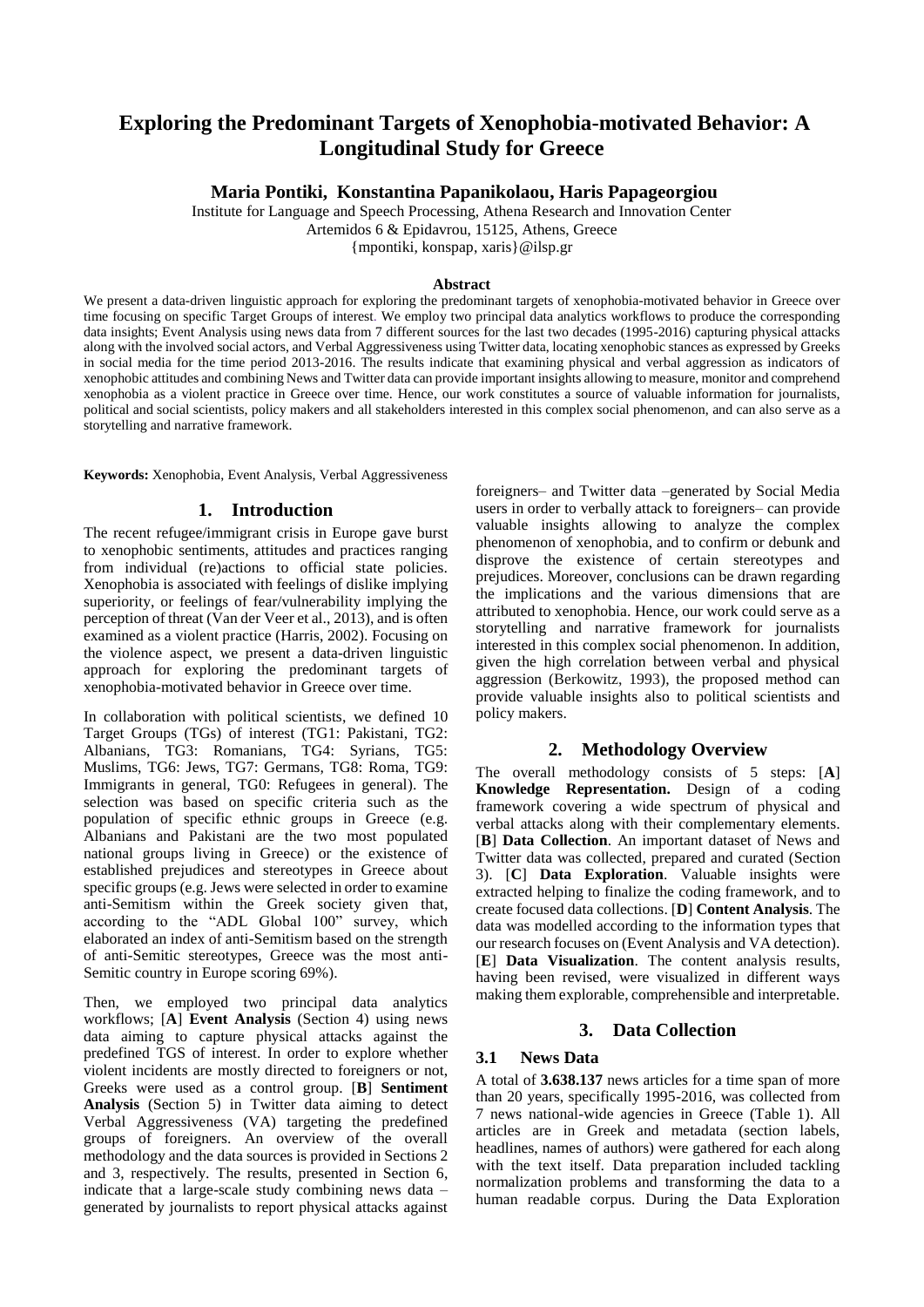phase, event-oriented data clusters were created (one collection for each event type) to filter the collected bulk of data. To this end, complex queries were constructed comprising words and phrases in which each event type was expressed and lexicalized, also leveraging Boolean operators.

| <b>Source</b>      | <b>Articles</b> | Time span            |
|--------------------|-----------------|----------------------|
| Avgi               | 792.715         | 1996-2015            |
| Kathimerini        | 282.621         | 2002-2006, 2009-2012 |
| Eleftherotypia     | 429.364         | 2002-2006, 2008-2014 |
| <b>Rizospastis</b> | 725.108         | 1995-07/2016         |
| <b>TaNea</b>       | 330.190         | 1997-2007            |
| In.gr              | 428.880         | 1999-21/09/2016      |
| Naftemporiki       | 649.259         | 2000-21/09/2016      |
|                    | ------          |                      |

Table 1: News data

### **3.2 Twitter Data**

For each TG of interest we retrieved from Twitter relevant Tweets using related queries/keywords (e.g. "ισλάμ" (="islam"), "Πακιστανός" (="Pakistani"), etc.). Given that the search function in the database configuration is stemmed, the queries returned also tweets containing compound words and morphological variations of the selected keywords (e.g. "*ισλαμοποίηση*" for "*ισλάμ*"). The search resulted in 10 collections (1 per TG) containing in total **4.490.572** Tweets covering the time period 2013-2016 (Fig. 1). The peak in the mentions of refugees during the last two years coincides with the refugee crisis, whilst Germans are continuously in the limelight since, along with the IMF and the EU, they have a central role in the Greek crisis. The next most discussed TGs are immigrants and Syrians, who are also related to the refugee crisis. Muslims and Islam follow in the 5<sup>th</sup> place, with a peak from 2014 onward which coincides with the rise of ISIS.



Figure 1: Per-year number of Tweets collected for each TG

#### **4. Event Analysis**

#### **4.1 Codebook**

A coding schema (q.v. Papanikolaou et al., 2016) covering a wide spectrum of event types related to xenophobia along with their structural components was set up. In this context, the coding unit of the analysis is the event. The proposed event taxonomy includes a major event category, namely

Physical Attacks, encompassing various event types like *Violent Attack* and *Sexual Assault*. In the schema, an event comprises a tuple containing five types of information, each of which is also attributed several features as illustrated below:

- 1.**EVENT**. The word or phrase representing an event type under examination, which is located within the text. Features: *Event type*.
- 2.**ACTOR**. The entity that performs each event instance. Features: *Summary*, *TG*, *Nationality*, *Age*, *Sex*, *Status*.
- 3.**TARGET**. The entity to whom the action is addressed. Features: *Summary*, *TG*, *Nationality*, *Age*, *Sex*, *Status*.
- 4.The **LOCATION** where the event took place. Features: *Category*.
- 5.The **TIME** at which the event happened. Features: *Day*, *Month*, *Year*.
- 6.The **CONFIDENCE** element which captures whether in the article there is any indication that an Actor of an assault may not be the actual perpetrator. Features: *Degree*.

#### **4.2 Content Analysis**

The overall event extraction framework is data-driven. The adopted approach is to first detect each structural element of an event instance and afterwards to bind the right elements and create the event tuples. The methodology employed is semi-supervised, in the sense that a small fraction of data was labeled and used for the development of the system. Moreover, it is linguistically driven, thus morphosyntactic information from basic NLP tools is used to approach the information types comprising the event tuple as it is defined in the Codebook. The general approach for extracting events is incremental, as every module builds over the annotations produced by previous modules (Stathopoulou et al., 2017). At the first stage, the ILSP NLP tools suite (Papageorgiou et al., 2002; Prokopidis et al., 2011) is used for performing pre-processing over raw text and producing annotations for tokens, lemmas, chunks, Syntactic relations and named entities. In the next phase, the pre-processing output is given as input to the Event Analysis Unit, which performs two subsequent tasks. First, the elements comprising an Event are detected and then linguistic rules based on shallow syntactic relations bind the right elements in an event tuple. The system is implemented as Finite State Transducers (FSTs) using Gate JAPE patterns (Cunningham et al., 2000). These FSTs process annotation streams utilizing regular expressions to create generalized rules. Moreover, they are ordered in a cascade, so that the output of an FST is given as input to the next transducer. Subsequently, the output of the above described workflow, is a set of tuples, each depicting an Event with its structural elements. An illustrative example of the system output is the following:

<**Actor**: *A 24-year-old American*, **Confidence**: *is accused of involvement*, **Event**: *in the arson*, **Target**: *of the Synagogue*, **Location**: *at Chania,* **Time**: *on Thursday* >.

#### **5. Verbal Aggressiveness (VA)**

#### **5.1 VA Framework**

Based on literature review and explorative analysis findings we developed a linguistically-driven framework where VA messages (VAMs) are classified based on: **A.**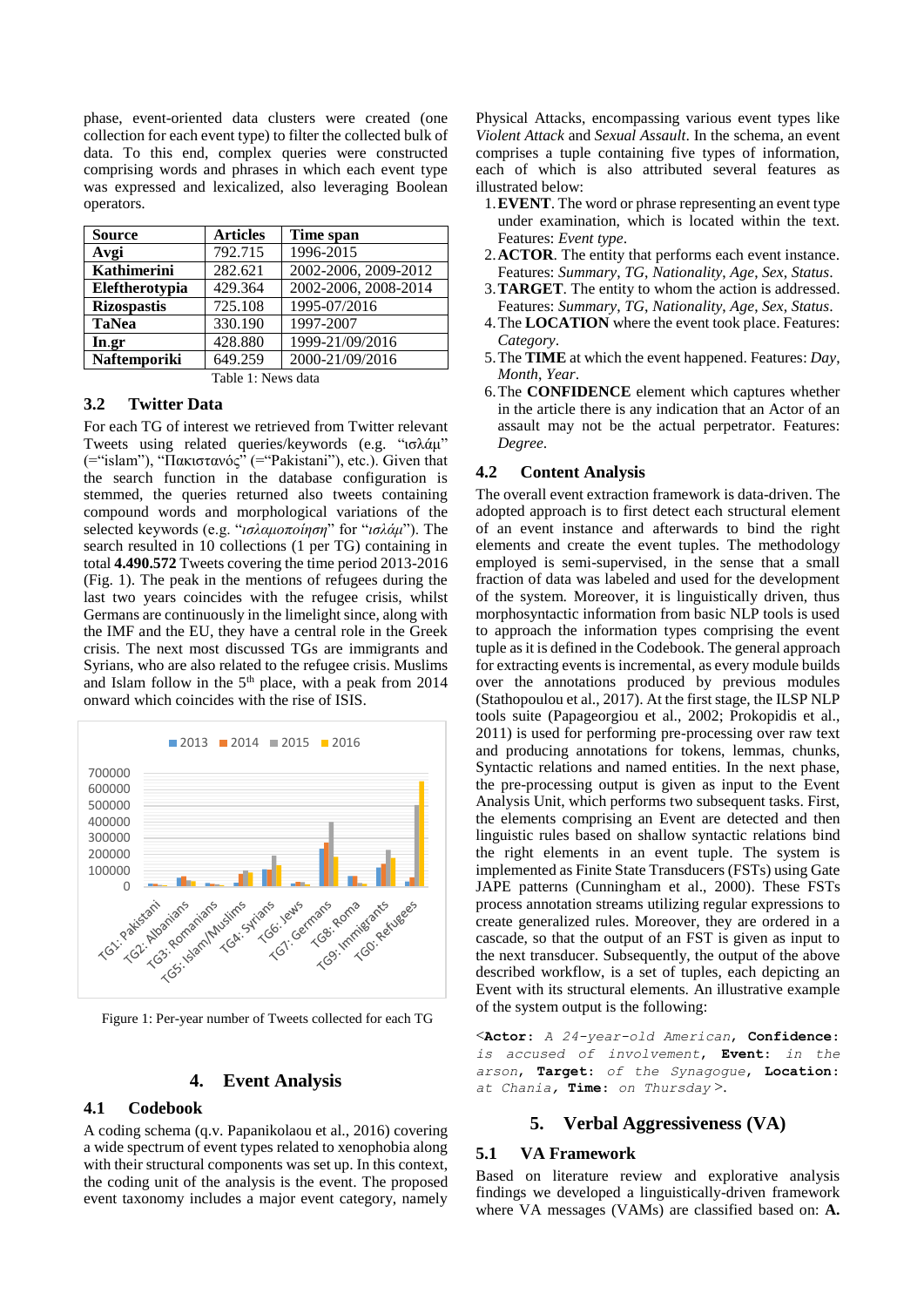Their focus (i.e. distinguishing between utterances focusing on the target's attributes, and utterances focusing on the attacker's thoughts). **B.** The type of linguistic weapon used for the attack (e.g. formal evaluations, dirty language, humor). **C.** The content of the attack (e.g. threats/calls for physical violence or for deportation). The detailed typology is illustrated in Fig. 2.



Figure 2 : Typology of VAMs

#### **5.2 VA Analysis**

We employed a rule-based method that comprises of a variety of lexical resources and grammars (sets of linguistic patterns). The VA analyzer is an FST cascade implemented as a JAPE grammar in the GATE framework. The input for the analyzer was preprocessed data. In particular, the Twitter collections described in Section 3.2 were tokenized, sentence splitted, part-of-speech tagged and lemmatized using the ILSP suite of NLP tools for the Greek language (Papageorgiou et al., 2002; Prokopidis et al., 2011). Given a preprocessed tweet, the VA analyzer detects candidate VAMs and candidate targets based on the respective lexical resources; if a token is recognized as a lexicon entry then it was annotated with the respective metadata (lexicon labels). In a subsequent step, the grammars determine which candidate VAMs and targets are correct. The grammars implement multi-phase algorithms, where the output of each phase is input for the next one. Each phase comprises several modules that contain a variety of contextual lexico-syntactic patterns. The patterns are templates that generate rules in the context around the candidate VAMs and targets. For each identified VAM, the method returns the type and the linguistic evidence of the attack as well as the id and the linguistic evidence of the object of the attack (TG). For example, for the tweet: "*Muslims should be baptized if they want to find a job in Greece"*, the analyzer returns the following tuple:

| $<$ TG id: | $``TG5''$ , | <b>TG</b> evid:                          | "Muslims", |
|------------|-------------|------------------------------------------|------------|
|            |             | VAM type: "VAM2C", VA evid: "baptized">. |            |

### **6. Results - Predominant Targets of Xenophobia in Greece**

The targets of the xenophobic attitudes are examined in the context of physical attacks reported in News data and in terms of verbal attacks expressed in Twitter. News data allow to measure and monitor physical attacks as they are reported by journalists in various newspapers for a time span of more than 20 years, and to explore possible correlations with events like the financial crisis in Greece. Due to space restrictions, we only present results for Avgi and Naftemporiki. The particular sources were chosen due to their different political orientation and because they cover the longest time span. Twitter analysis captures users' instant and freely expressed sentiments, thoughts, intentions etc. providing a snapshot of the pulse of the Greek society for the time period 2013-2016.

The quantitative analysis of the physical and verbal attacks indicates that xenophobic behaviors do not seem to be dominant in Greece, since the proportion of physical attacks against foreigners (TGs) and those against Greeks (Control Group) showed that the increase of violent incidents targeting foreigners should be examined in the light of a rise of aggressiveness in general, irrespectively of national identity of the victim. Similarly, the VA rates (VAMs/Tweets) detected in Twitter regarding the specific TGs are low (i.e. the VA rate for the mostly attacked TG is approx. 4%). However, focusing on the research goal of this paper, the identity of the victims can provide valuable insights about the xenophobic behavior of Greeks; it can help to comprehend if this type of behavior is superiority or vulnerability-based as well as if it is driven by deeply rooted stereotypes and prejudices in Greek society or by specific events (e.g. financial crisis, refugee crisis).

### **6.1 Main Targets of Physical Attacks**

The TGs against whom most attacks occur as they were recorded in Avgi and Naftemporiki are presented in Fig. 3 and 4, respectively.



Figure 3 : Mostly Attacked TGs 2000-2015 (Avgi)

Despite some ranking differentiations the five mostly attacked TGs are the same in both sources. The general category Migrants seems to be most frequently referred to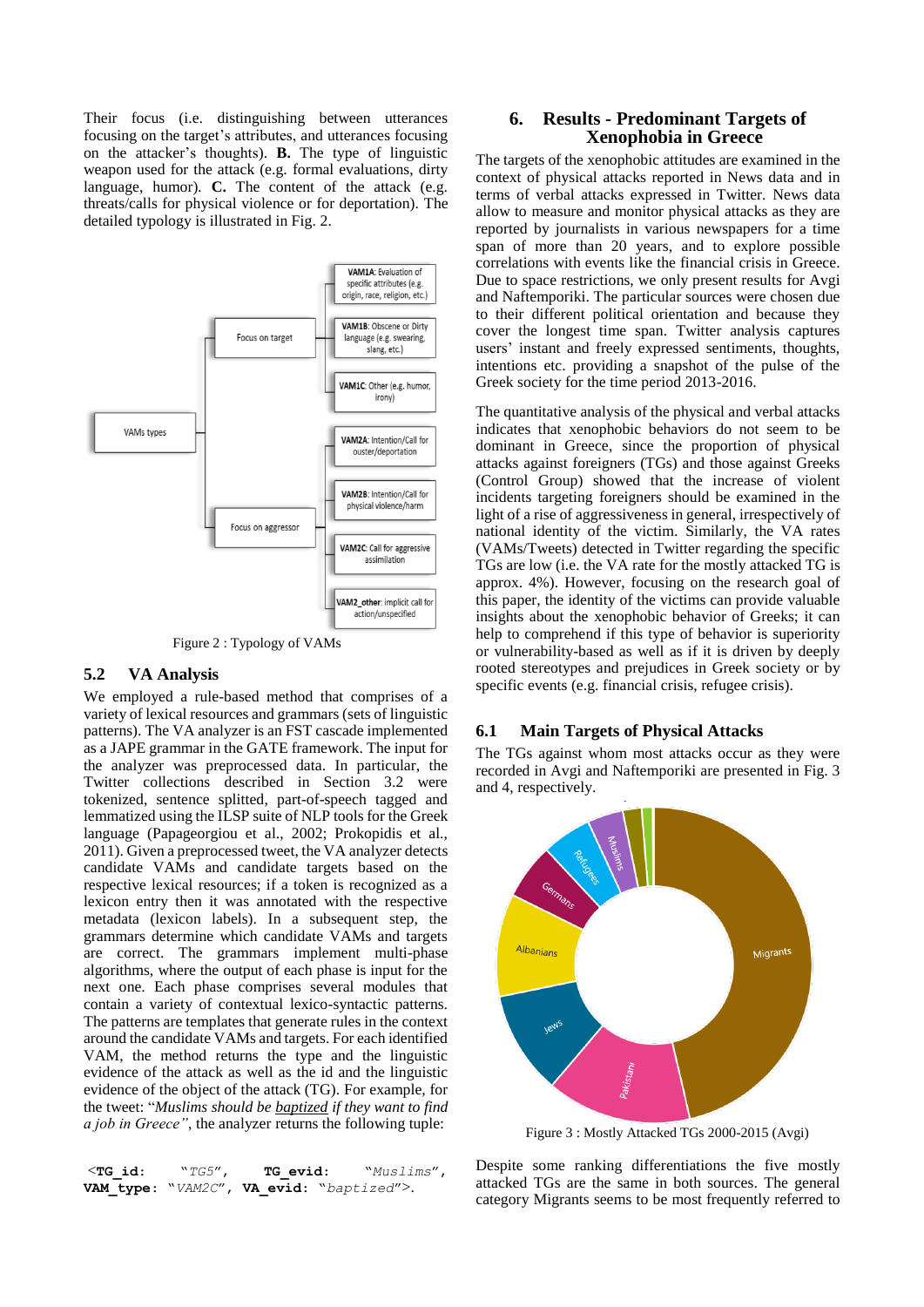by the newspapers, which is consistent to the regulations about media reports that have been implemented over time. Albanians and Pakistani, two of the mostly attacked TGs, are the two most populated national groups living in Greece. Finally, Jews and Germans complete the top five TGs. What needs to be noted is that there is not a significant number of people from these two ethnicities living in the Greece.



Figure 4 : Mostly Attacked TGs 2000-2016 (Naftemporiki)

We also examined how these TGs evolved over time, having 2009 as a reference point of the financial crisis beginning as a major event that could affect the physical attacks against them. An increase of violence against foreigners during the financial crisis can be signalled, but should be related to an escalation of violent incidents in general, along with the emergence of far-right extremism in Greece. The results allow for two interesting conclusions. Firstly, there are three TGs that appear to be consistent over time, regardless of the financial crisis, viz Pakistani, Albanians and Jews. Consequently, a continuity is observed against these ethnic groups. On the other hand, new targets seem to emerge depending on the contemporary conditions affecting the country. Thus, Germans appear as TG, with the attacks against them rising as the economic crisis deepens. It is also important that there appears to be no differentiation between the two news agencies. The number of event mentions may differ, though the tendency is quite similar irrespectively of the newspaper's political orientation.

#### **6.2 Main Targets of VA**

The results of the VA analysis indicate that the most discussed/mentioned TGs in Twitter are not also the most attacked ones. In fact, refugees are the most discussed but the least attacked TG. The few verbal attacks that were captured are mostly attempts to challenge their identity implying that they are illegal immigrants. This notion of "illegality" or "lawlessness" is also dominant in the case of the generic TG Immigrants, where the most frequent terms used to attack it are the words "λαθρομεταναστες" and "λαθρο" (meaning illegal). According to the results of the analysis (Fig.5) the most attacked TGs are Jews (23%), Albanians (22%), Pakistani (15%), Muslims/Islam (14%), and Immigrants in general (10%). Antisemitism seems to

be at the core of xenophobic discourse. Albanians are perhaps the most established group of foreigners in Greek public discourse, given that the image of foreigner as it was constructed in Greece during and after the first wave of migration flow (early 1990s-mid 1990s) was mainly associated with Balkan, and mainly Albanian, nationality.



Figure 5: Mostly Attacked TGs 2013-2016 (Twitter)

Focusing on the type of the verbal aggression, attacks that involve calls for physical extinction are far greater for Jews than for any other group. Moreover, aggressive messages related to this specific TG are revealing the emergence of threat perception based on biological and cultural terms, as well as the perception of a particular enmity towards the Greek nation. Threat perception seems to prevail also for Pakistani, Albanians and Immigrants, according to the share of VAM2 attacks and in particular the calls for ouster/deportation for the specific groups.

#### **6.3 Discussion**

An important observation, concluding the analysis of the targets of xenophobic attitudes, is that, in general terms, the VA results coincide with the Event Analysis results. In other words, physical and verbal aggression as indicators of xenophobic attitudes in Greece seem to be addressed to the same targets. Four out of five TGs that are mostly attacked both verbally and physically, are the same (Jews, Albanians, Pakistani and Immigrants in general). Germans don't seem to be one of the most prominent TGs of verbal attacks, while the physical attacks against them are more often. However, the qualitative analysis of the verbal attacks against them revealed the correlation to the economic crisis, in line with the physical attacks that are mainly addressed to politicians and diplomats.

The qualitative analysis of the content of the verbal attacks expressed in Twitter confirms the existence of stereotypes and prejudices that are deeply rooted in Greek society. For example, the dominant stereotypes in the construction of the image of Albanians are associated with "crime" and "cultural inferiority" indicating a continuity of the so-called stereotype of the Balkanian criminal. Crime and inferiority stereotypes are dominant also in the verbal attacks against Muslims and Islam, but with rather different aspects. In particular, the attacks are often lexicalized through evaluative and dysphemistic terms of insult or abuse to